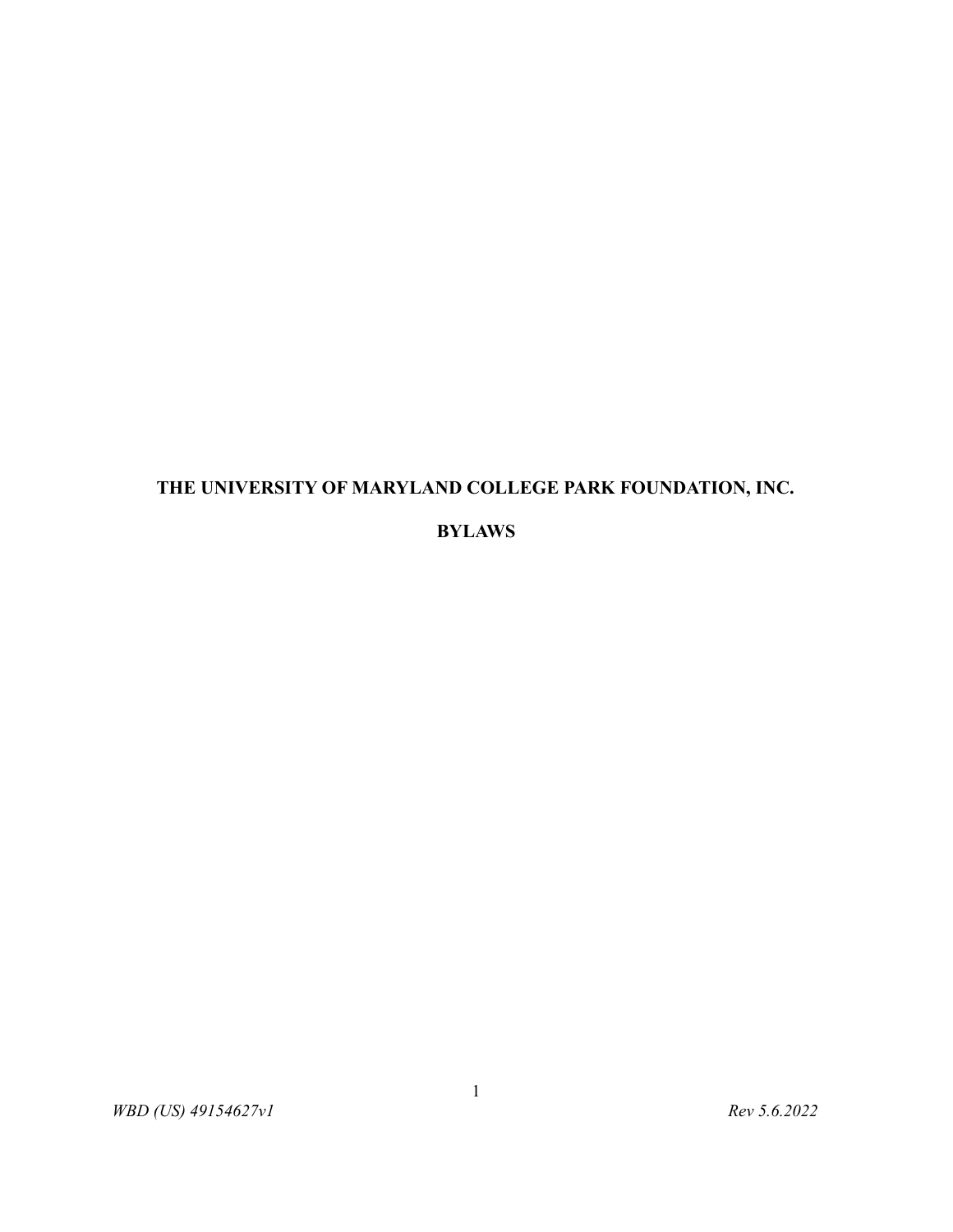# THE UNIVERSITY OF MARYLAND COLLEGE PARK FOUNDATION, INC. BYLAWS

## Table of Contents

| <b>Article and Section</b> | <b>Heading</b>                          |
|----------------------------|-----------------------------------------|
| <b>ARTICLE I</b>           | <b>AUTHORITY</b>                        |
| <b>ARTICLE II</b>          | <b>PURPOSES</b>                         |
| <b>ARTICLE III</b>         | <b>OFFICES</b>                          |
| Section 1                  | Office                                  |
| Section 2                  | <b>Additional Offices</b>               |
| <b>ARTICLE IV</b>          | <b>BOARD OF TRUSTEES</b>                |
| Section 1                  | <b>General Powers</b>                   |
| Section 2                  | Meetings                                |
| Section 3                  | Number and Type of Trustees             |
| 3.1                        | <b>Elected Trustees</b>                 |
| 3.2                        | <b>Ex-Officio Trustees</b>              |
| 3.3                        | <b>Advisory Trustees</b>                |
| 3.4                        | <b>Honorary Trustees</b>                |
| 3.5                        | <b>Emeritus Trustees</b>                |
| 3.6                        | <b>Executive Committee Trustees</b>     |
| Section 4                  | <b>Election and Approval</b>            |
| Section 5                  | Term of Office of Trustees, General     |
| 5.1                        | Term for Elected Trustees               |
| 5.2                        | Term for Ex-Officio Trustees            |
| 5.3                        | Term for Advisory Trustees              |
| 5.4                        | Term for Honorary and Emeritus Trustees |
| 5.5                        | Term for Executive Committee Trustees   |
| Section 6                  | Vacancies                               |
| Section 7                  | Notice of Meetings                      |
| Section 8                  | Quorum                                  |
| Section 9                  | Voting                                  |
| Section 10                 | <b>Action by Consent</b>                |
| Section 11                 | <b>Removal of Trustees</b>              |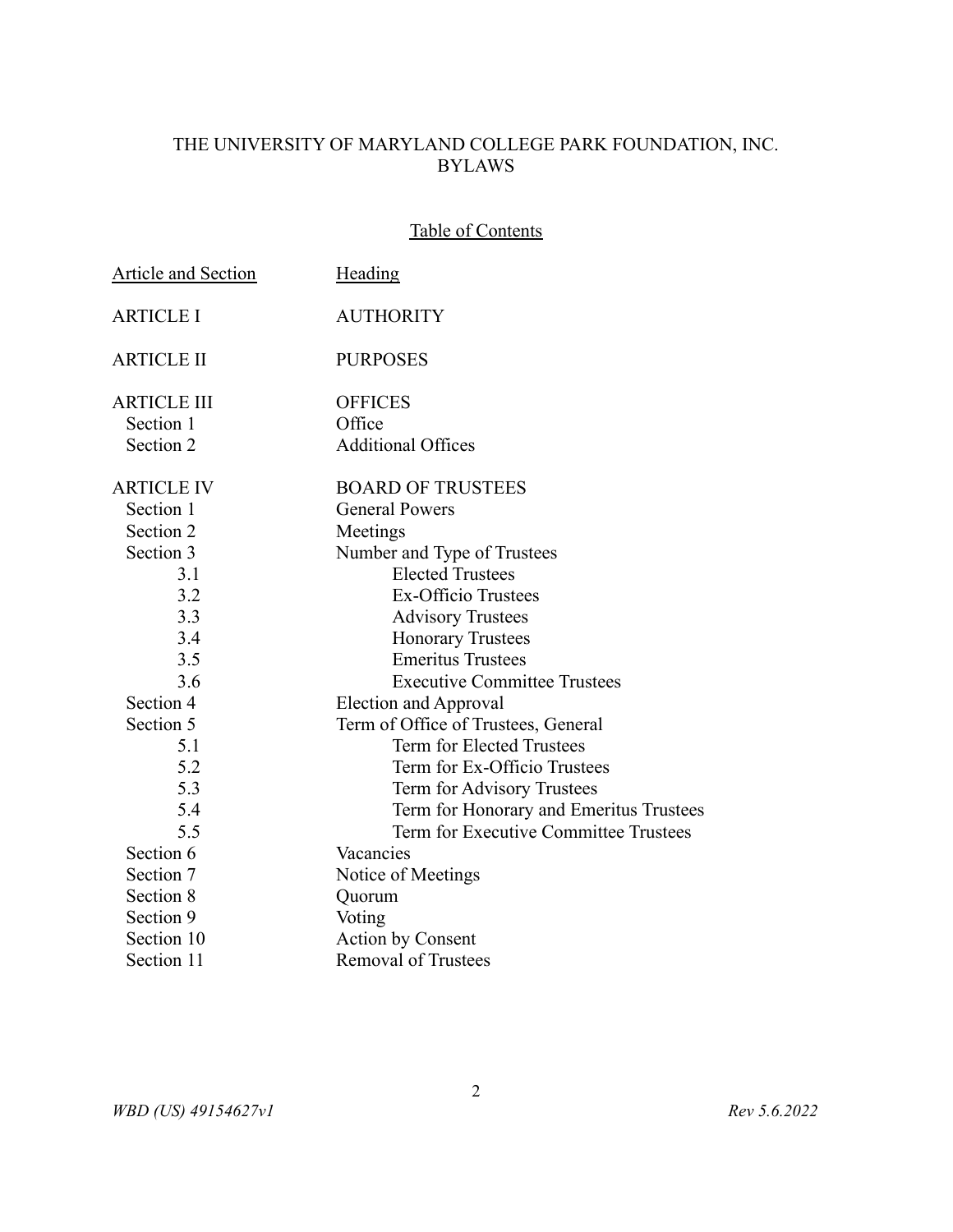| <b>ARTICLE V</b>    | <b>EXECUTIVE COMMITTEE TRUSTEES</b>                               |
|---------------------|-------------------------------------------------------------------|
| Section 1           | Duties of Chair of the Board                                      |
| Section 2           | <b>Enumeration of Executive Committee Trustees</b>                |
| Section 3           | Duties of the Chair of the Executive Committee                    |
| Section 4           | Voting                                                            |
| <b>ARTICLE VI</b>   | <b>ADMINISTRATIVE OFFICERS</b>                                    |
| Section 1           | <b>Enumeration of Administrative Officers</b>                     |
| Section 2           | President                                                         |
| Section 3           | Vice President                                                    |
| Section 4           | Treasurer/CFO                                                     |
| Section 5           | <b>Corporate Secretary</b>                                        |
| Section 6           | Appointment and Term                                              |
| Section 7           | Attendance at Board and Committee Meetings and Staff Support      |
| <b>ARTICLE VII</b>  | <b>COMMITTEES</b>                                                 |
| Section 1           | General                                                           |
| Section 2           | Appointment of Committee Chairs and Members                       |
| Section 3           | <b>Standing Committees</b>                                        |
| 3.1                 | <b>Executive Committee</b>                                        |
| 3.2                 | <b>Committee on Trustees</b>                                      |
| 3.3                 | Budget, Audit and Investment Committee                            |
| 3.4                 | Advocacy and Government Relations Committee                       |
| 3.5                 | <b>Development Committee</b>                                      |
| 3.6                 | <b>Real Estate Committee</b>                                      |
| 3.7                 | Nominating Committee                                              |
| Section 4           | Ad Hoc Committees                                                 |
| Section 5           | Vacancies                                                         |
| Section 6           | <b>Additional Members of Committees</b>                           |
| <b>ARTICLE VIII</b> | INDEMNIFICATION OF OFFICERS, TRUSTEES, AND AGENTS                 |
| <b>ARTICLE IX</b>   | INSTRUMENTS AND CONTRACTS, GRANTS, GIFTS AND<br><b>ACCEPTANCE</b> |
| Section 1           | <b>Instruments Generally</b>                                      |
| Section 2           | Foundation Grants and University Acceptance                       |
| Section 3           | Acceptance and Acknowledgment of Gifts                            |
| <b>ARTICLE X</b>    | PROHIBITION AGAINST ADDITIONAL CONDITIONS                         |
| <b>ARTICLE XI</b>   | <b>INVESTMENTS AND EARNINGS</b>                                   |
| Section 1           | Investments                                                       |
| Section 2           | Earnings                                                          |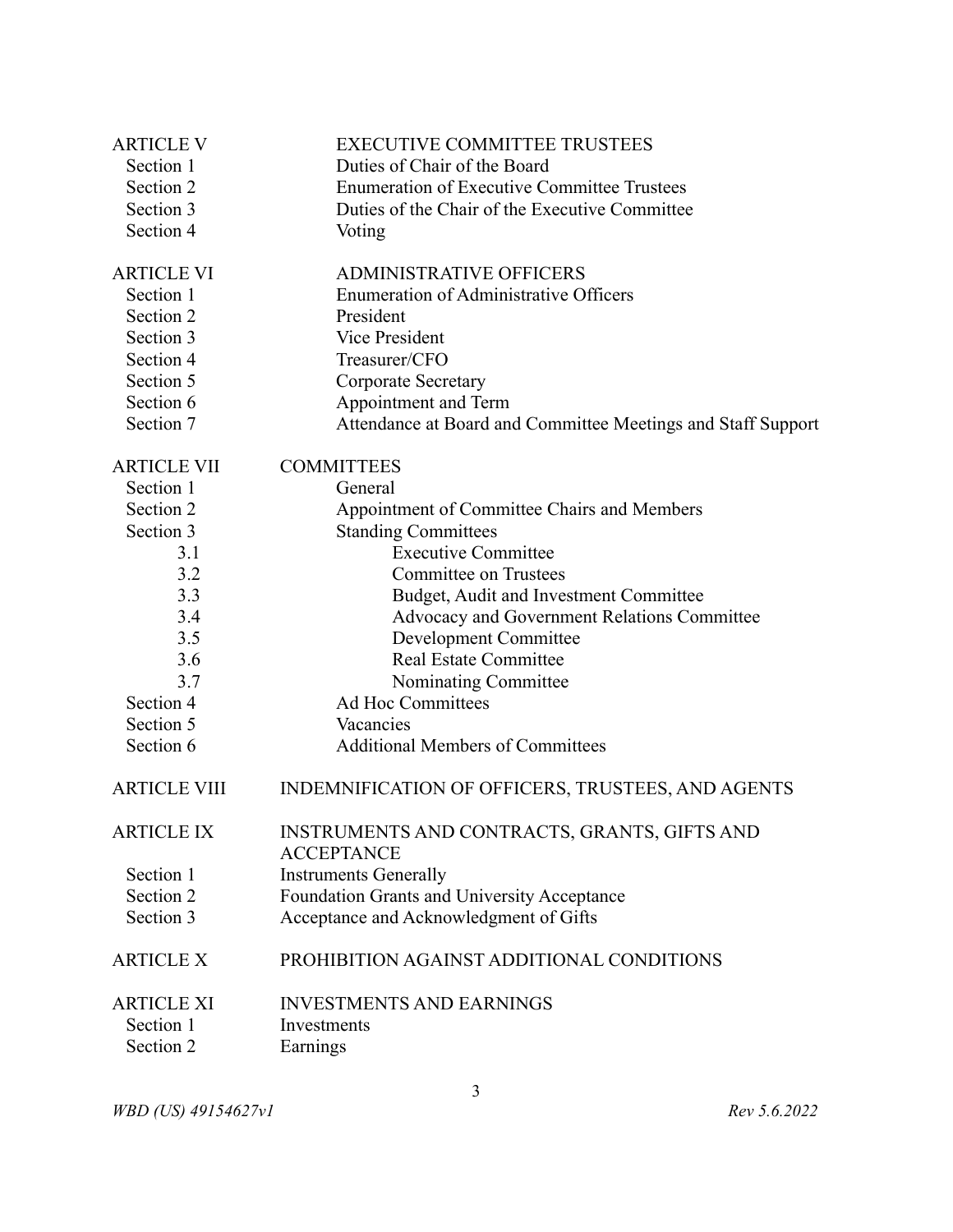#### ARTICLE XII COMPONENT FOUNDATIONS AND COUNCILS

ARTICLE XIII AMENDMENTS TO BYLAWS

ARTICLE XIV MISCELLANEOUS PROVISIONS Section 1 Parliamentary Authority Section 2 Fiscal Year Section 3 Seal

**CERTIFICATE**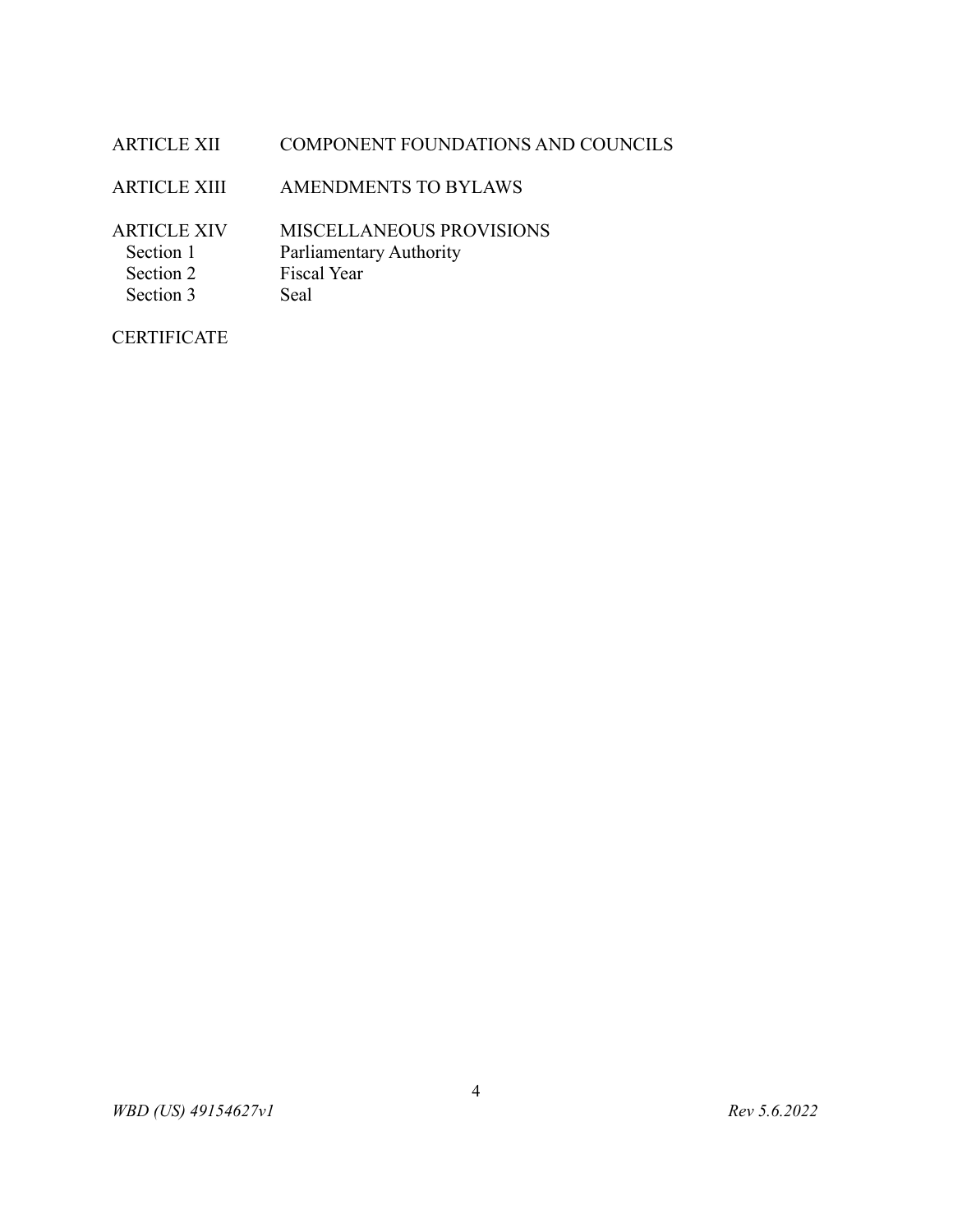#### BYLAWS OF

## THE UNIVERSITY OF MARYLAND COLLEGE PARK FOUNDATION, INC.

#### as Adopted January 21, 2000

#### Article I

#### **Authority**

The University of Maryland College Park Foundation, Inc. (the "Foundation"), was chartered by Articles of Incorporation approved by the State Department of Assessments and Taxation on the 17th day of August, 1999, as a charitable and educational nonstock corporation to serve the University of Maryland College Park (the "University") within the provisions of Section 501(c)(3) of the Internal Revenue Code of 1954, as amended (the "Code").

#### Article II

#### **Purposes**

Purposes. The purposes for which the corporation is organized are to receive, hold, invest, manage, use, dispose of and administer property of all kinds, whether given absolutely or in trust, or by way of agency or otherwise, and to make expenditures, to or for the benefit of, the University of Maryland College Park, its mission, goals, and programs, or for any or all of the educational and support activities that may be conducted by the University of Maryland College Park, by encouraging gifts of money, property, works of art, historical papers and documents, and museum specimens of educational, historical, artistic or historical value to the University of Maryland College Park; more specifically, without limiting the generality of the foregoing, to finance research work, to hold and exploit patents, to subsidize publications, to establish fellowships, to endow scholarships and other forms of student aid, and to support any of the programs, activities or services of the University of Maryland College Park.

The corporation is organized and is to be operated exclusively for charitable and educational purposes within the meaning of the provisions of the Code (or the corresponding provisions of any future United States Internal Revenue Law). No part of the net earnings of the corporation shall inure to the benefit of or be distributable to its Trustees, officers, members, other private individuals or organizations organized and operating for profit (except that the corporation shall be authorized and empowered to pay reasonable compensation for services rendered and to make payments and distributions in furtherance of the purposes as herein above stated). No substantial part of the activities of the corporation shall be the carrying on of propaganda or otherwise attempting to influence legislation, and the corporation shall not directly or indirectly participate in, or intervene in (including the publishing or distribution of statements) any political campaign on behalf of or in opposition to any candidate for public office. Notwithstanding any other provision herein, the corporation shall not carry on any activities not permitted to be carried on by an entity exempt from federal income tax under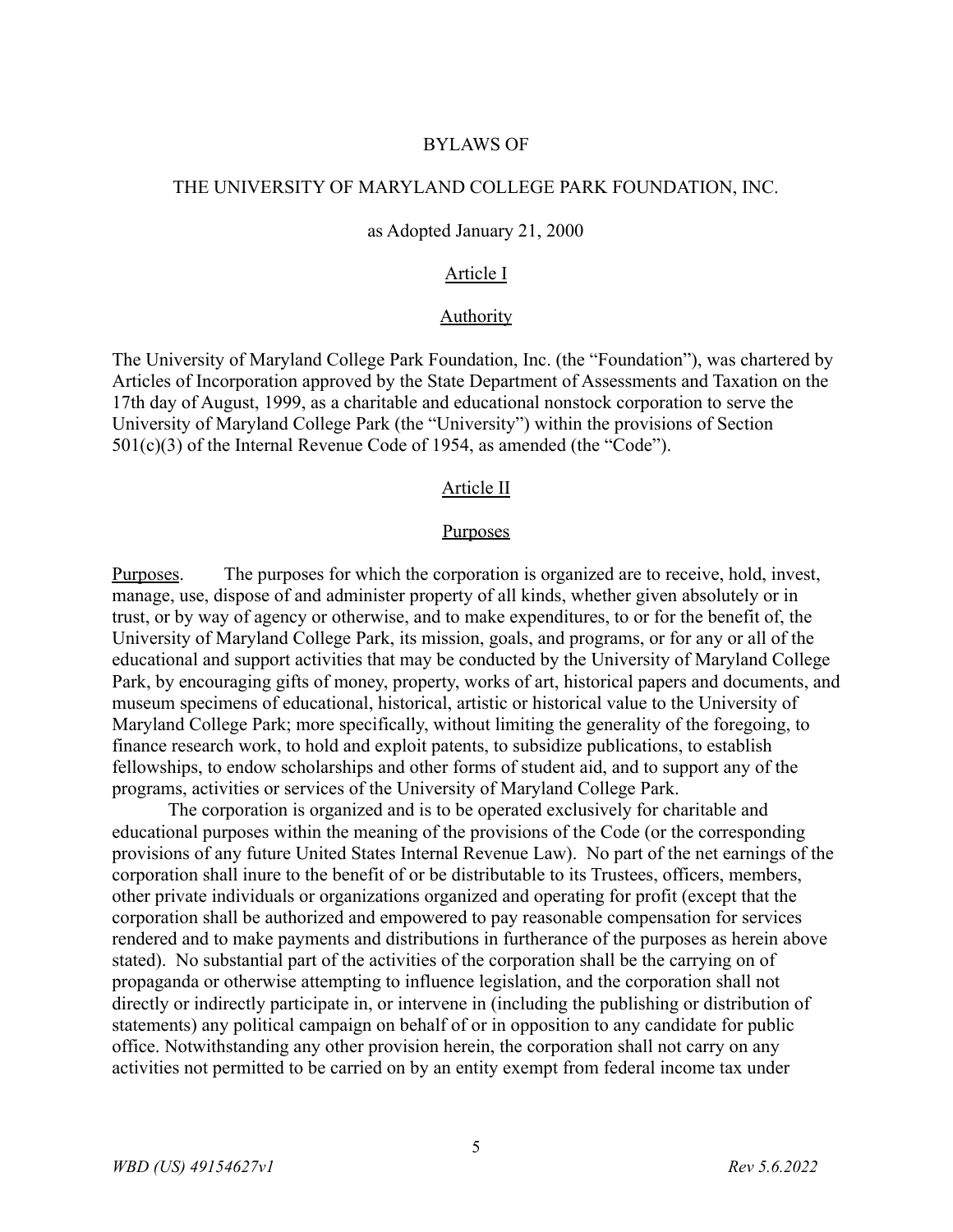section  $501(a)$  or section  $501(c)(3)$  of the Code (or the corresponding provision of any future United States Internal Revenue Law).

#### Article III

#### **Offices**

Section 1. Office. The principal office of the Foundation shall be: Miller Administration Building, University of Maryland, College Park, Maryland 20742.

Section 2. Additional Offices. The Foundation may have offices at such other locations both within and without the State of Maryland as the Board (as defined below) may from time to time determine or as the business of the Foundation may require.

#### Article IV

#### Board of Trustees

Section 1. General Powers. The business and affairs of the Foundation shall be managed by a board of directors, to be designated as its Board of Trustees (hereinafter sometimes referred to as the "Board" and its members as "Trustees"), which may exercise all powers of the Foundation and establish all policy of the Foundation.

Section 2. Meetings. There shall be at least three regular meetings of the Board each year. The year shall begin on the first day of July and end on the last day of June. There may be special meetings of the Board at the call of the Chair of the Board, or upon the written request of three (3) members of the Executive Committee or fifty-one percent (51%) of the Elected **Trustees** 

Section 3. Number and Type of Trustees. There shall be six (6) categories of Trustees of the Foundation: (i) Elected Trustees; (ii) Ex-Officio Trustees; (iii) Advisory Trustees; (iv) Honorary Trustees; (v) Emeritus Trustees; and (vi) Executive Committee Trustees.

- 3.1. Elected Trustees. These Trustees shall be elected by the Board. There shall be no more than forty-five (45) Elected Trustees. Elected Trustees shall have voting privileges on all matters that come before the Board.
- 3.2. Ex-Officio Trustees. The President of the University shall be an Ex-Officio Trustee. In addition, the Committee on Trustees shall consult with the Vice President of University Relations to identify senior University administrators such as Vice Presidents, Deans or other appropriate university representatives to be candidates for nomination and election by the Board as Ex-Officio Trustees. Ex-Officio Trustees do not have voting privileges.
- 3.3. Advisory Trustees. From time to time the Chair of the Board may deem it necessary or beneficial to appoint Advisory Trustees, whose experience in the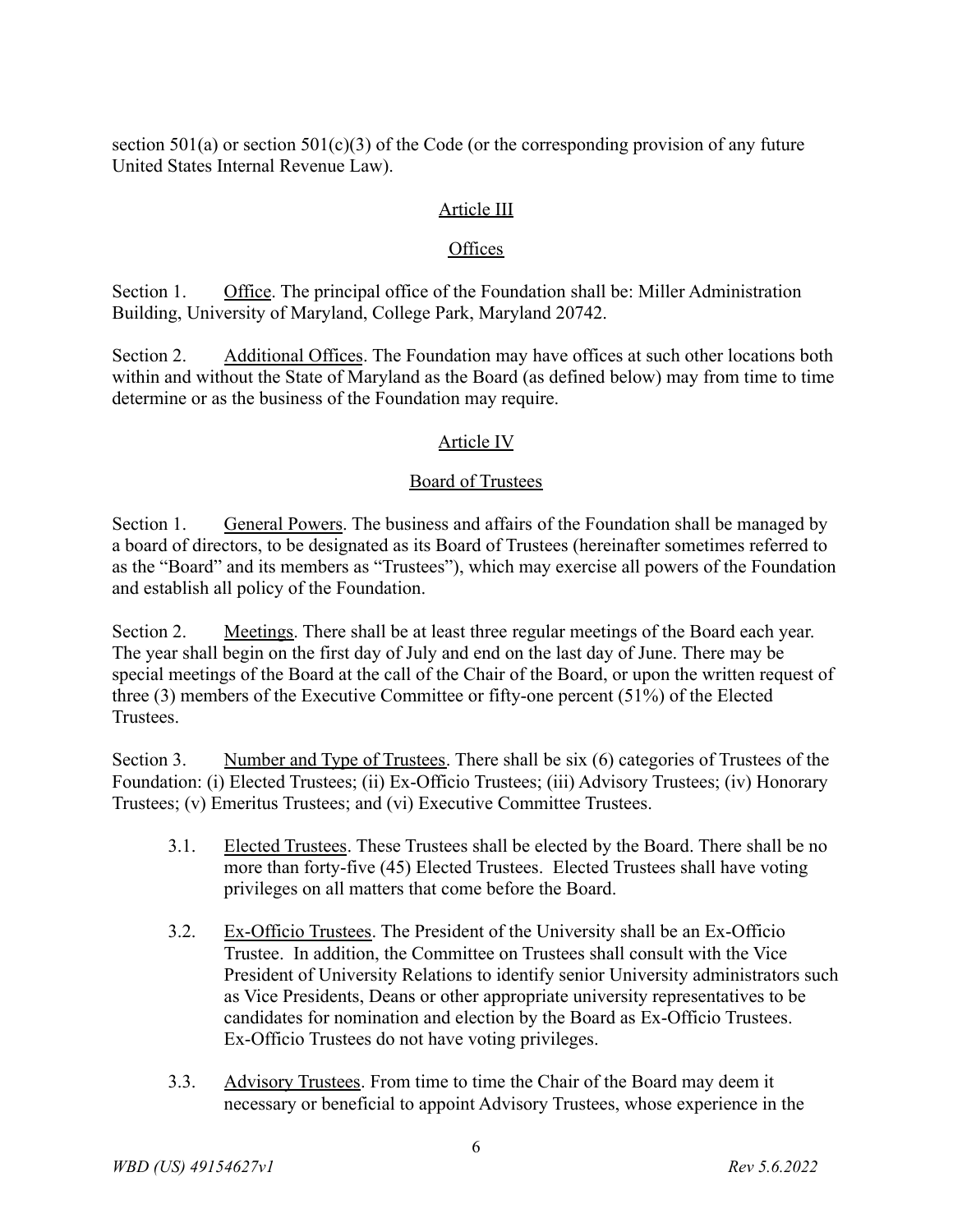direction and operation of the Foundation offer the Board a special resource. Appointment of Advisory Trustees by the Chair of the Board shall be in consultation with the Chair of the Executive Committee and the Chair of the Committee on Trustees and does not require Board approval. There shall be no more than four (4) Advisory Trustees. Advisory Trustees do not have voting privileges.

- 3.4 Honorary Trustees. The Board, upon recommendation of its Executive Committee, may, from time-to-time, elect as Honorary Trustees persons who, because of their position and/or prestige and their long service to the University and/or the Board, will reflect honor upon the Foundation and its purposes. These Trustees may attend and participate in all meetings of the Board. There shall be no limit on the number of Honorary Trustees. Honorary Trustees do not have voting privileges.
- 3.5. Emeritus Trustees. The Committee on Trustees shall make recommendations to the Executive Committee on conferring the status of Emeritus Trustee upon Board members who have served with distinction for no fewer than two terms as an Elected Trustee unless prevented by extraordinary circumstances from completing a second term. The Executive Committee shall designate Emeritus Trustees subject to further approval of the Board. An Emeritus Trustee is a lifetime appointment for those who have demonstrated a fervent commitment to the University of Maryland and the UMCP Foundation, have held an important leadership role with the Foundation, have engaged in major volunteer or advocacy activities during service on the Board, have given distinctive and meritorious service to the University or have made or continue to make significant contributions to the University. There shall be no limit on the number of Emeritus Trustees. Emeritus Trustees do not have voting privileges.
- 3.4. Executive Committee Trustees. There shall be between eight (8) and twelve (12) Executive Committee Trustees of the Foundation, including the Chair of the Board, the Chair of the Executive Committee, the Chair of each Standing Committee and between one (1) and four (4) at-large Executive Committee Trustee(s) of the Foundation. At-large Executive Committee Trustee(s) shall be nominated by the Chair of the Executive Committee in consultation with the Chair of the Board. The At-large Executive Committee Trustees shall be elected by the Board. Executive Committee Trustees shall have voting privileges on all matters that come before the Board.

Section 4. Election and Approval. Elected, Ex-Officio, Honorary, Emeritus, and Executive Committee Trustees shall be elected by the Board at the last regular meeting of the year; however, at the discretion of the Board, Ex-Officio Trustees may be elected at the next regular meeting following assumption of their University positions. The election or appointment of a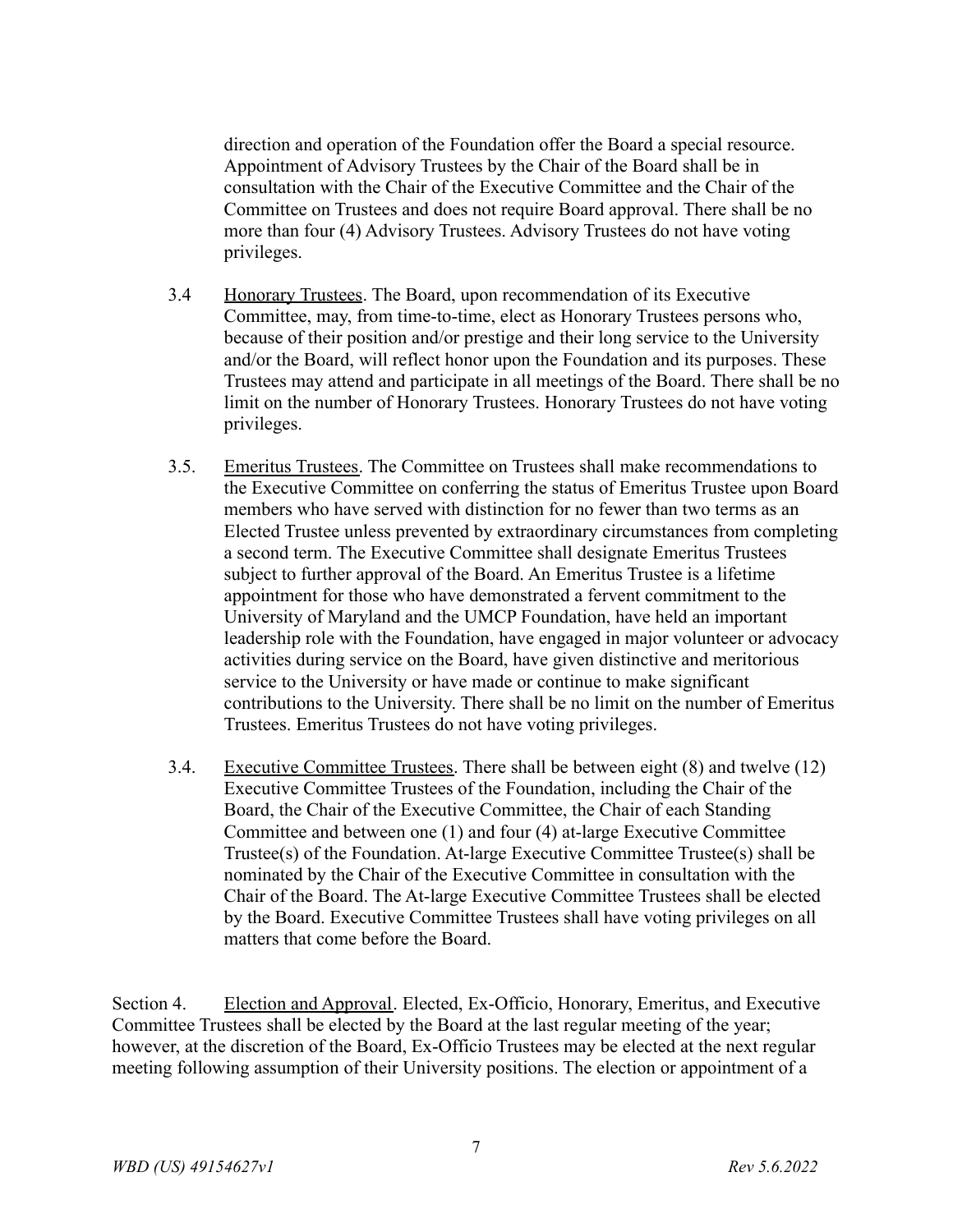candidate shall require a majority of the Elected Trustees and Executive Committee Trustees present and eligible to vote.

Section 5. Term of Office of Trustees, General. The term of office of Elected, Ex-Officio, Advisory, and Executive Committee Trustees shall begin on the first day of July following their election to the Board; terms shall end on the last day of June. Once a Trustee has completed the maximum number of allowable consecutive terms, his or her service to the Board ends. At least one (1) year must pass before a former Trustee may be considered for re-election or re-appointment to the Board in the same role.

- 5.1. Term for Elected Trustees. These Trustees shall serve a term of three (3) years and may be re-elected to one (1) consecutive three (3) year term.
- 5.2. Term for Ex-Officio Trustees. These Trustees shall serve for a term of one (1) year and, with the nomination and election of the Board, may be reelected to consecutive terms without limit for so long as they occupy their University position.
- 5.3. Term for Advisory Trustees. These Trustees shall serve a term not to exceed the Board Chair's term of office.
- 5.4. Term for Honorary and Emeritus Trustees. These Trustees are elected for life.
- 5.5. Term for Executive Committee Trustees. Executive Committee Trustees shall be elected to two (2) year terms and eligible for reelection to no more than two (2) consecutive terms in the same position, except as the Board may deem necessary for the efficient conduct of business. An Executive Committee Trustee may not serve concurrently as an Elected Trustee. An Executive Committee Trustee's term as an Elected Trustee is suspended upon appointment to the Executive Committee. Upon completion of their term on the Executive Committee, Executive Committee Trustees are eligible to fulfill the remaining years of their prior term as an Elected Trustee.

Section 6. Vacancies. Vacancies occurring during the term of office of an Elected, Executive Committee Trustee, or Ex-Officio Trustee may be filled by the Executive Committee subject to approval of the Board. An individual filling a vacated position shall serve the remainder of the term; such service shall not be counted for the purpose of limitations on consecutive terms.

Section 7. Notice of Meetings. Written or printed notice, stating the time, day and place of each meeting shall be delivered to each member of the Board at least seven (7) calendar days prior to the start of the meeting. In the case of a special meeting, the notice shall specify the business to be brought before the Board.

Section 8. Quorum. The physical or virtual presence of a majority of the Elected Trustees and Executive Committee Trustees at any regular or special meeting of the Board shall constitute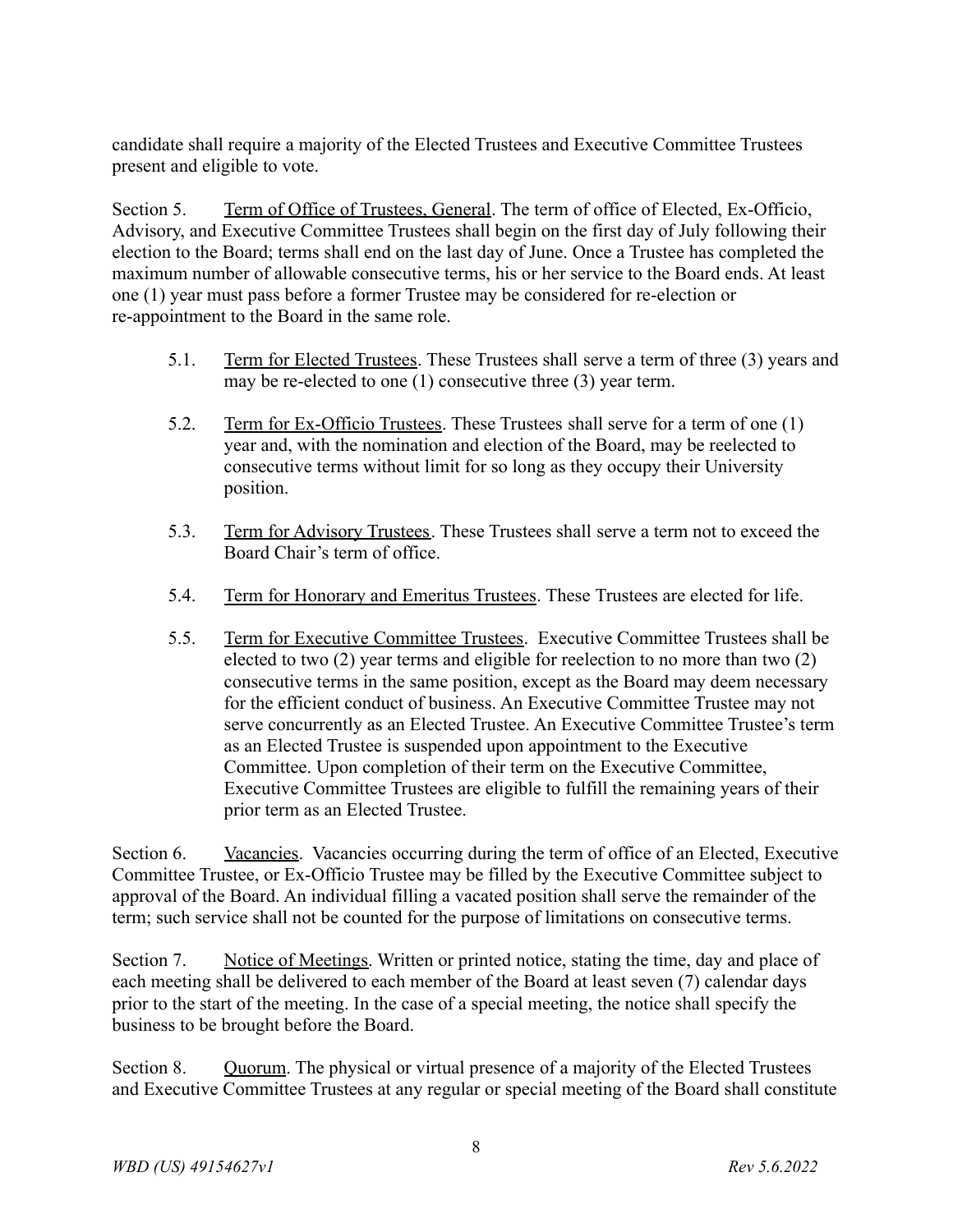a quorum for the transaction of business. The physical or virtual presence of a majority of the members of any Standing or Ad Hoc Committee at any regular or special meeting of such Committee and shall constitute a quorum for the transaction of business.

Section 9. Voting. Each Elected Trustee and Executive Committee Trustee in physical or virtual attendance at a meeting of the Board shall be entitled to one (1) vote on all matters for which a vote is required. Decisions and actions of the Board shall be determined by majority vote of the Elected Trustees and Executive Committee Trustees physically or virtually present. Proxy voting shall not be permitted. Each Ex-Officio, Advisory, Honorary and Emeritus Trustee present at meeting of the Board shall be afforded the opportunity to express an opinion on all matters of business for which a vote is required, but will not be entitled to vote.

Section 10. Action by Consent. Any action required or permitted to be taken at any meeting of the Board may be taken without a meeting if a written consent to such action is signed by a majority of the members of the Board and such written consent is filed with the minutes of its proceedings.

Section 11. Removal of Trustees. Any member of the Board of Trustees may be removed, with or without cause, upon the recommendation of the Chair of the Board, at any meeting of the Board, by a vote of two-thirds of the Elected Trustees and Executive Committee Trustees present; however, the President of the University may not be removed as an Ex-Officio Trustee.

## Article V

## Executive Committee Trustees

Section 1. Duties of the Chair of the Board. The Chair shall preside at all meetings of the Board and shall perform all duties commonly incident to, and vested in, the office of Chair of a Board. The Chair of the Board will serve a two-year term. In the event the Chair of the Board is unwilling or unable to fulfill the two-year term, the Chair of the Executive Committee will assume the role of Chair of the Board and complete the remainder of the Chair of the Board's term. The Chair of the Executive Committee will then be eligible to serve an additional two-year term as Chair of the Board.

Section 2. Enumeration of Executive Committee Trustees. The Executive Committee Trustees of the Foundation shall be the Chair of the Board of Trustees, the Chair of the Executive Committee, the Immediate Past Chair of the Board and such other persons as the Board may elect.

Section 3. Duties of the Chair of the Executive Committee. The Chair of the Executive Committee shall preside at all meetings of the Executive Committee. In the absence of the Chair of the Board, the Chair of the Executive Committee shall preside at all meetings of the Board and shall perform such other duties as the Board may from time to time assign. The Chair of the Executive Committee will serve a two-year term. If the Chair of the Executive Committee is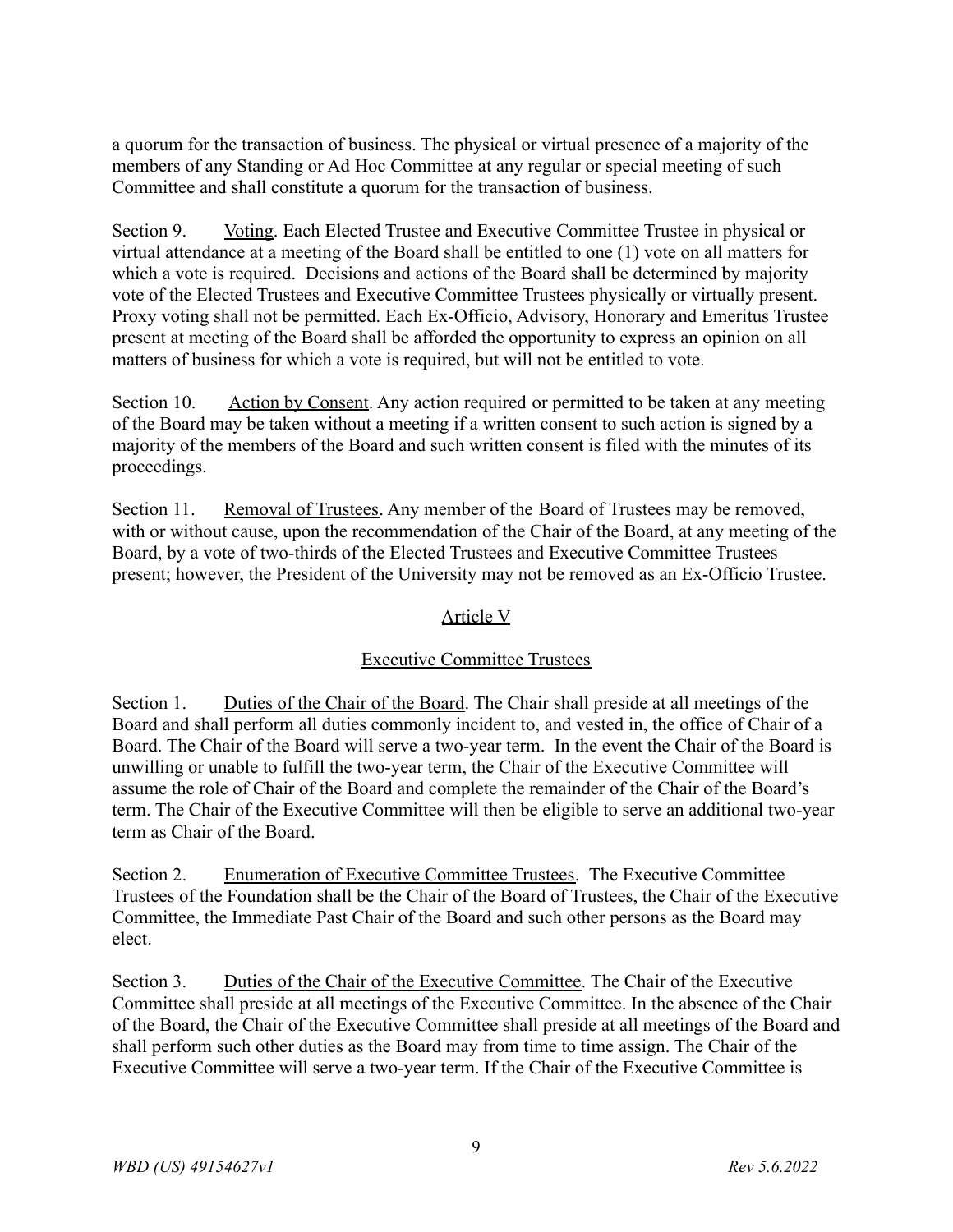unwilling or unable to fulfill the two-year term, the Executive Committee will select a new Chair of the Executive Committee subject to the approval of the Board.

Section 4. Voting. The Executive Committee of the Board shall vote and participate equally with the Elected Trustees on all business of the Foundation.

# Article VI

# Administrative Officers

Section 1. Enumeration of Administrative Officers. The Administrative Officers of the Foundation shall be appointed annually by the President of the University of Maryland and include: a President, one or more Vice Presidents, a Treasurer/CFO, and a Corporate Secretary. The Board may establish additional Administrative Officers. There shall be no more than seven (7) Administrative Officers.

Section 2. President. The University's Vice President of University Relations shall be the President of the Foundation and shall have authority to perform all acts necessary or incidental to the performance of the duties set forth herein or as may be assigned from time-to-time by the Board. The President shall serve as the Chief Administrative Officer of the Foundation.

Section 3. Vice President. The Vice President(s) of the Foundation shall be identified and appointed from among the University staff. The President may designate a Vice President to represent the President or take any action the President is authorized to take except where such delegation is expressly prohibited. In addition, the Vice President(s) shall perform such other duties as the President may from time-to-time assign.

Section 4. Treasurer/CFO. The Treasurer/Chief Financial Officer (the "CFO") of the Foundation shall be identified and appointed from among the University staff. The CFO shall have general oversight responsibilities of:

> (a) The business operations, systems, procedures, inter- and intra-university relationships provided for in the Articles of Incorporation of the Foundation and shall keep regular books and accounts of its funds, investments and properties; and

(b) Deposits, checks and other credits to the accounts of the Foundation in such bank, banks or other depositories as the Board may designate. The CFO shall ensure that all receipts and vouchers for payments made to and all vouchers and checks made by the Foundation are signed in accordance with these Bylaws and such other rules as may be established from time-to-time by the Board or Executive Committee.

Section 5. Corporate Secretary. The Secretary of the Foundation shall be identified and appointed from among the University staff. The Secretary shall have general oversight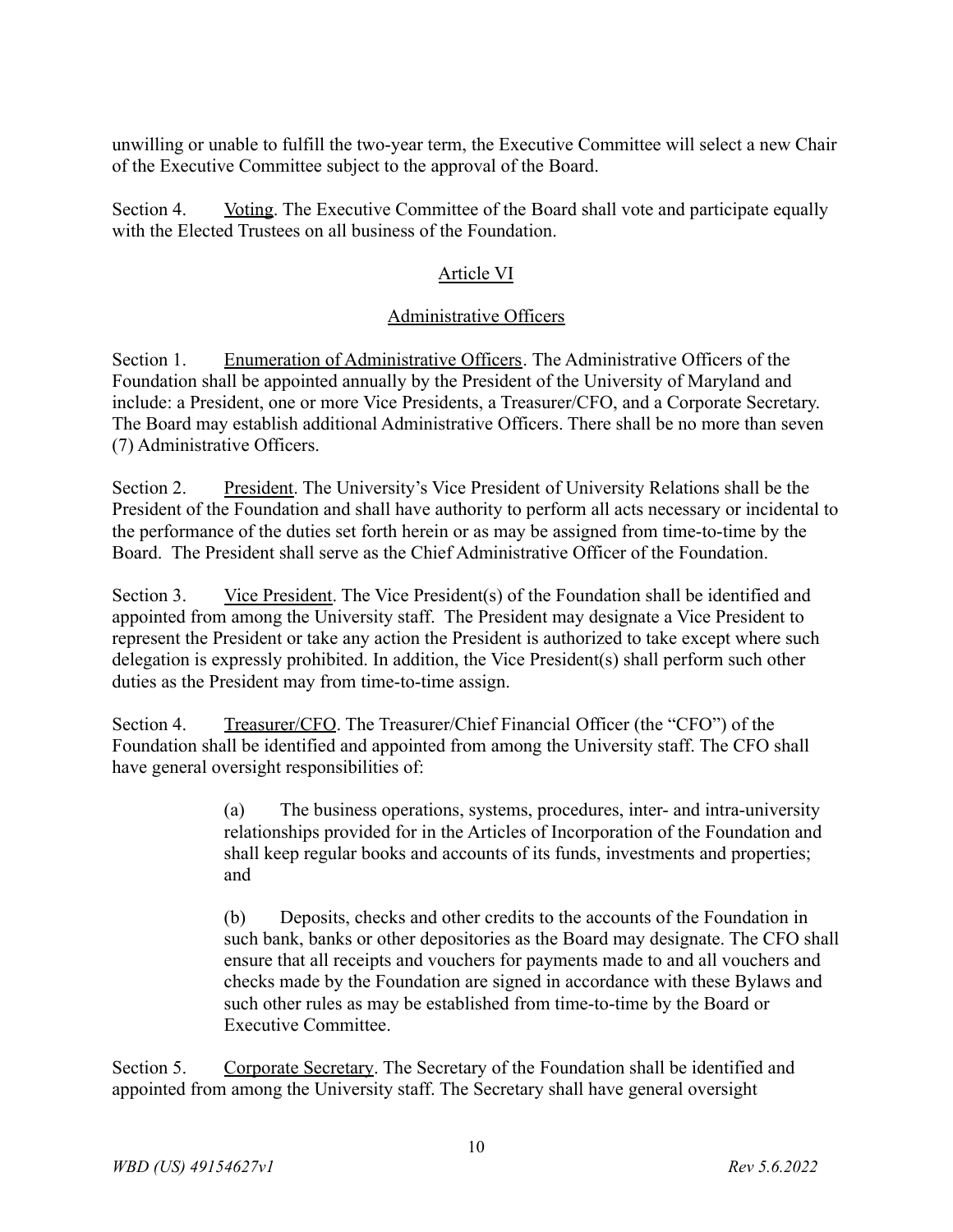responsibilities for the management of the operations of the Board, including but not limited to maintaining corporate records and history of the Foundation, shall provide staffing to key committees of the Foundation, shall issue notices of meetings to Trustees, shall execute and sign such instruments as may require the Secretary's signature or attestation, and shall make such reports and perform such other duties as are evident to the office or as may be required of the office by the Board.

Section 6. Appointment and Term. The Administrative Officers shall be appointed by the President of the University and approved by the Chair of the Board and the Chair of the Executive Committee. They shall thereafter be approved for a one (1) year term at the last regular meeting of the Board. They may be appointed to consecutive terms without limit. Persons serving the University in any acting capacity are eligible for appointment and approval.

Section 7. Attendance at Board and Committee Meetings and Staff Support. The Administrative Officers are required to attend meetings of the Board, of the Executive Committee, and of such other Standing and Ad Hoc Committees as the President may direct. When attending a Board or committee meeting, Administrative Officers shall be entitled to express an opinion on all matters of business, but they are not entitled to vote. The Administrative Officers shall be responsible for providing staff support to the Board, the Executive Committee, and such other Standing and Ad Hoc committees as the Executive Committee requests.

## Article VII

## Foundation Committees

Section 1. General. The Board shall have Standing and Ad Hoc committees. All preceding articles described herein pertaining to quorums and votes shall apply to all committees. The term Foundation Committee(s) encompasses both Standing and Ad Hoc Committees.

Section 2. Appointment of Standing Committee Chairs and Members. The Chair of the Executive Committee, in consultation with the Chair of the Board, shall recommend Standing Committee chairs to be elected to the Executive Committee. Chairs will serve at the discretion of the Chair of the Board. Chairs and voting members of each Standing Committee shall be selected from among the members of the Board. In the absence of the Standing Committee Chair, the committee may conduct business led by a member of the committee designated by the Standing Committee Chair or by the Chair of the Executive Committee. The Chair of the Board and the Chair of the Executive Committee shall be voting members on all committees*,* and the President of the Foundation shall be a non-voting member of all committees.

The Committee on Trustees will manage the assignment of each Elected Trustee to at least one "home committee" of the Board's Standing Committees where they shall have a voice and vote. The Committee on Trustees will then recommend these assignments to the Executive Committee for approval. Committee members may serve on their "home committees" until they resign or are removed by the Executive Committee. Trustees are permitted to participate in open meetings of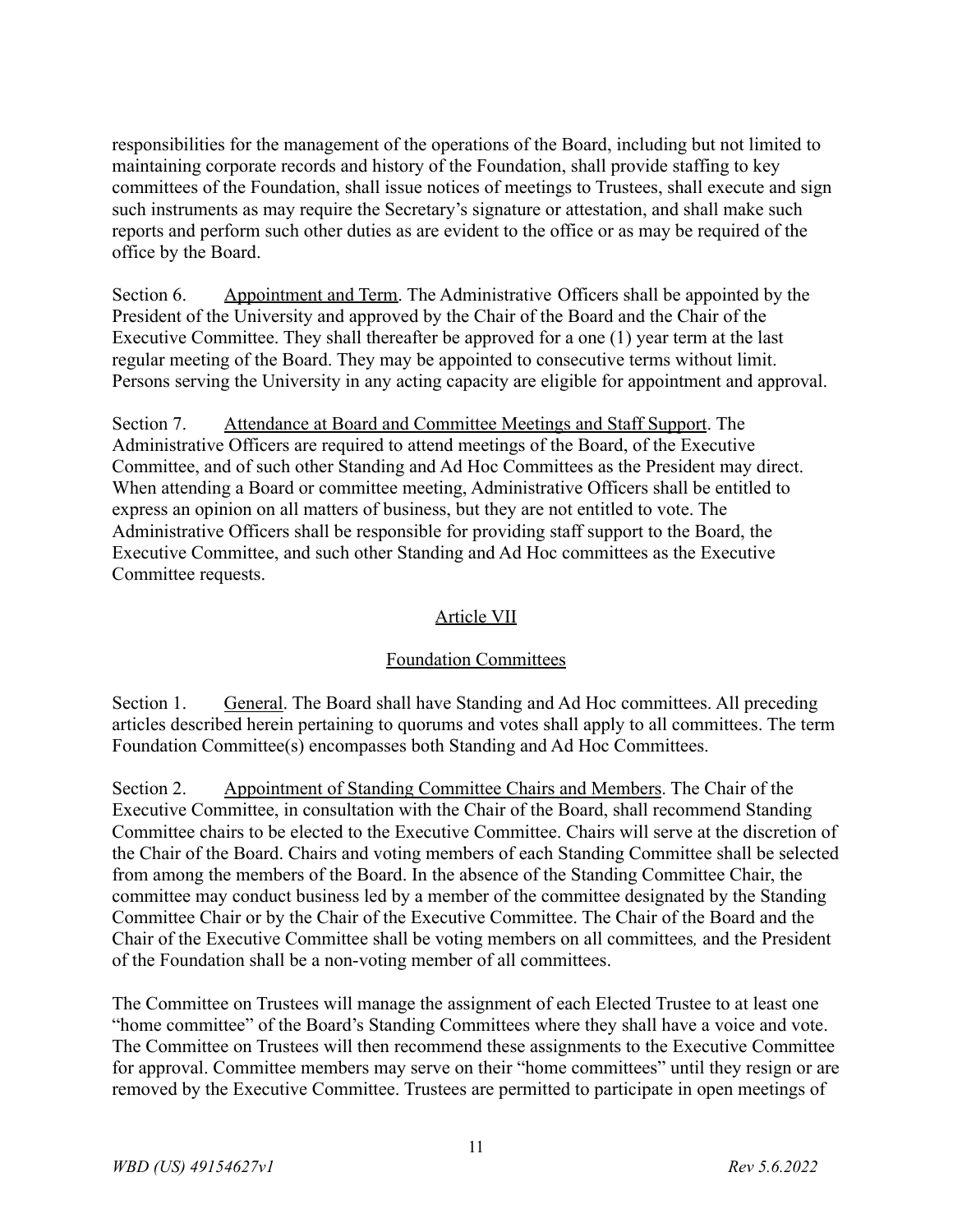any committee so long as this does not prevent or interfere with their participation in their "home committees."

Section 3. Standing Committees. These committees shall support the Board of Trustees in accomplishing the governance and fiduciary responsibilities of the Foundation. These committees shall include: the Executive Committee, the Committee on Trustees, the Budget, Audit and Investment Committee, the Advocacy and Government Relations Committee, the Development/Campaign Committee, the Real Estate Committee, and the Nominating Committee.

3.1. Executive Committee. The Executive Committee shall be composed of Board members as enumerated in Article IV, Section 3.4.

(a) Authority: The Executive Committee shall have and may exercise those rights, powers, and authority of the Board as may from time-to-time be granted to it by the Board, including, without limitation, acting on behalf of the entire Board when appropriate, overseeing Foundation operations, and initiating changes to Foundation policy, and it may authorize the seal of the Corporation to be affixed to all papers that may require the same. The Executive Committee shall keep regular minutes of its meetings and deliver such minutes to the Board. The Chair of the Executive Committee, or in his or her absence, a member of the Executive Committee, shall preside at meetings of the Executive Committee.

(b) Attendance at meetings of the Executive Committee is open only to Executive Committee Trustees and Administrative Officers unless otherwise specified by the Chair of the Executive Committee or the Chair of the Board.

- 3.2. Committee on Trustees. The Committee on Trustees shall have the responsibility to:
	- (a) Handle governance matters;
	- (b) Oversee Trustees' involvement in and relationship with the Foundation;
	- (c) Recommend and manage committee assignments;

(d) Recommend conferring the status of Emeritus Trustee on current and past Board members; and

(e) Make such recommendations from time to time as, in its judgment, will help to accomplish the objectives of the Board.

3.3. Budget, Audit and Investment Committee. The Budget, Audit and Investment Committee shall oversee the financial operations of the Foundation.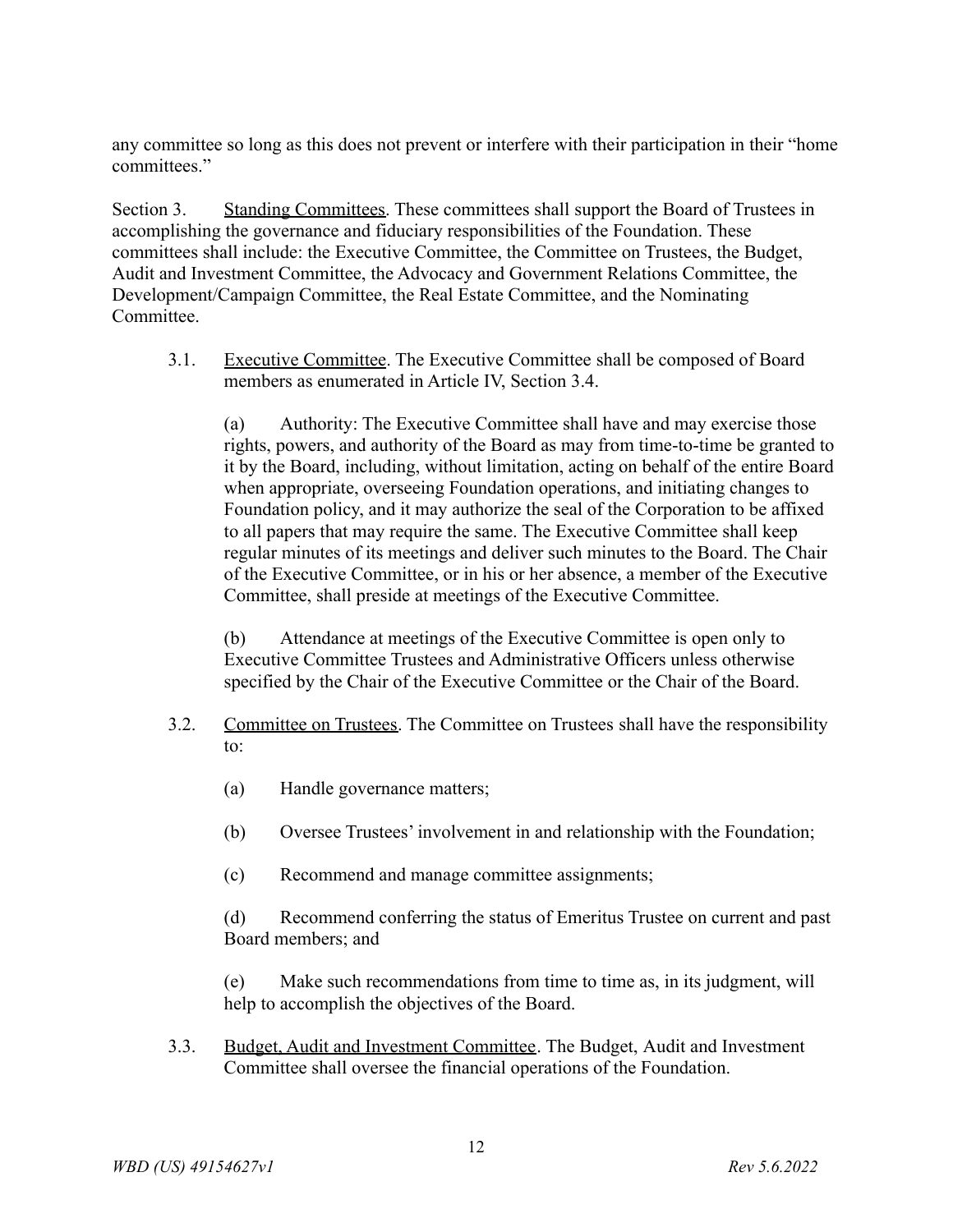The responsibilities of the Committee include overseeing fiscal policy, budgets, reserves, spending, and revenue sources of the Foundation, with a view to ensuring its effective operation and long-term fiscal health. The Committee shall make a full report of its actions at each Board meeting.

The Committee shall (1) oversee the quality and integrity of the accounting, auditing, and reporting practices of the Foundation, (2) engage in annual audit planning process and review the work of the independent auditor with a recommendation(s) to the Executive Committee, and (3) oversee the Foundation's compliance with any applicable tax and legal and regulatory requirements.

The Committee has a fiduciary obligation for overseeing the endowment and other assets of the Foundation and responsibility for recommending an investment policy statement for adoption by the Board, including policy pertaining to investment and spending guidelines. It shall recommend an investment manager(s), negotiate a contract, oversee its operation and performance and retain advisors with approval from the Executive Committee.

The Chair of the Board will appoint representative(s) to serve a two-year term as the Foundation's representative(s) on the University System of Maryland Foundation Investment Committee, so long as the Foundation is granted such a right (hereinafter, the "USMF Appointee"). It is preferred, but not required, that such appointee be a Trustee and/or a member of the Foundation's Budget, Audit and Investment Committee. The Chair of the Board will consult with the Chair of the Budget, Audit and Investment Committee, the President, the Treasurer and the University System of Maryland Chief Investment Officer, and shall be subject to approval of the Executive Committee. The USMF Appointee may serve up to three (3) consecutive terms of two (2) years (unless he or she is elected Chair of the USMF Investment Committee, in which case he or she may serve as USMF Appointee until his or her term as Chair ends). A USMF Appointee who has served for three (3) consecutive terms may be reappointed following a break in service of at least one (1) year.

- 3.4. Advocacy and Government Relations Committee. The Advocacy and Government Relations Committee shall have the responsibility of advancing the growth and stature of University by advising the University, its President and officers, and assisting them as appropriate, in the design and coordination of broad advocacy initiatives for the institution.
- 3.5. Development/Campaign Committee (exists as Campaign Committee during large-scale fundraising campaigns). The Development Committee, working in cooperation with the Vice President of University Relations and other appropriate staff as designated by the Vice President, shall have the responsibility for leading fundraising campaigns for the University.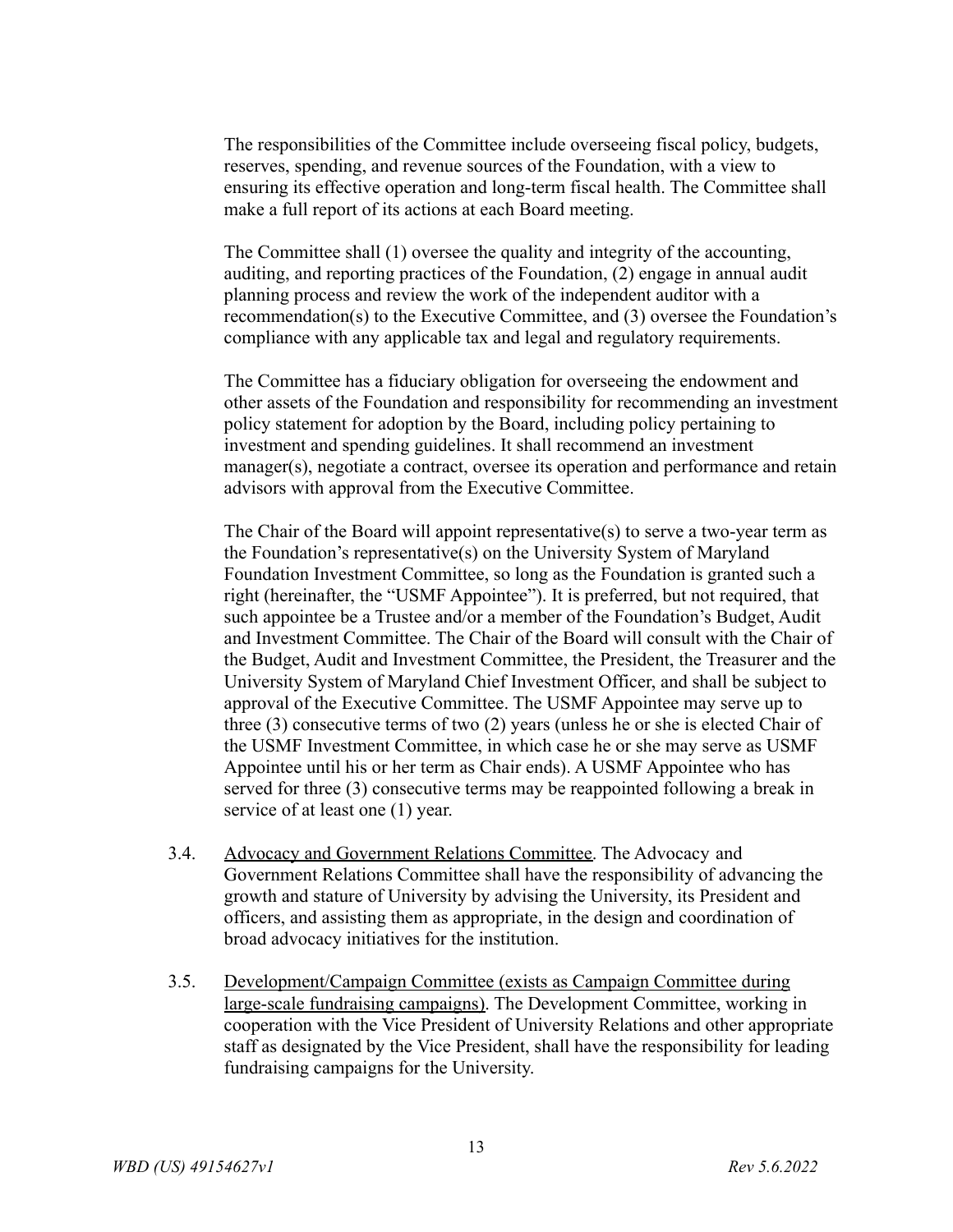- 3.6. Real Estate Committee. The Real Estate Committee shall, in conjunction with the Treasurer/CFO of the Foundation, oversee and steward real estate matters including identifying and analyzing real estate gift opportunities, and making recommendations about real estate and mortgages for investment purposes.
- *3.7.* Nominating Committee. Annually, the Committee will recommend a class of new and renewing trustees for the Board. The Committee is chaired by the Immediate Past Chair and will include as voting members the Chair of the Board, the Chair of the Executive Committee, the Chair of the Committee on Trustees, the Chair of Development Committee, and (3) three additional non-Executive Committee elected trustees. The President and Vice President and Corporate Secretary of the Foundation will serve as non-voting members. Unless otherwise specified by the Chair of the Nominating Committee, attendance at meetings of the Nominating Committee is open only to assigned committee members.

Section 4. Ad Hoc Committees. These temporary committees shall be appointed by the Chair of the Board to study and report upon special issues, problems, programs and/or procedures. These temporary committees are expected to accomplish their purpose within a timeline designated by the Chair of the Board.

Section 5. Meetings. Meetings may be held either in-person or virtually and at a time designated by the committee and the committee shall record its actions in minutes submitted to the Board at the next Board meeting.

Section 6. Vacancies. Vacancies occurring on any Standing or Ad Hoc Committee may be filled by the recommendation of the Committee on Trustees and approval of the Executive Committee.

Section 7. Additional Members of Committees. Persons not otherwise Trustees of the Foundation may serve on a Foundation committee if, in the judgment of the Executive Committee, the individuals' proven experience, position or influence can assist the Committee Chair with its general mission or who can help to guide specific projects.

# Article VIII

## Indemnifications

The Foundation shall indemnify its Trustees, Officers, Committee Members and agents in the manner required or permitted by Maryland law (Md. Ann. Code, Corporations and Associations § 2-418 (1993) when such person was or is a party or is threatened to be made a party to any threatened, pending or completed action, suit or proceeding, whether civil, criminal, administrative or investigative, by reason of being a Trustee, Officer or agent or where the person is serving at the request of the Foundation; provided, however, except as may be required otherwise by Maryland law, the Foundation shall first have determined that the person acted in good faith and in a manner he or she reasonably believed to be in or not opposed to the best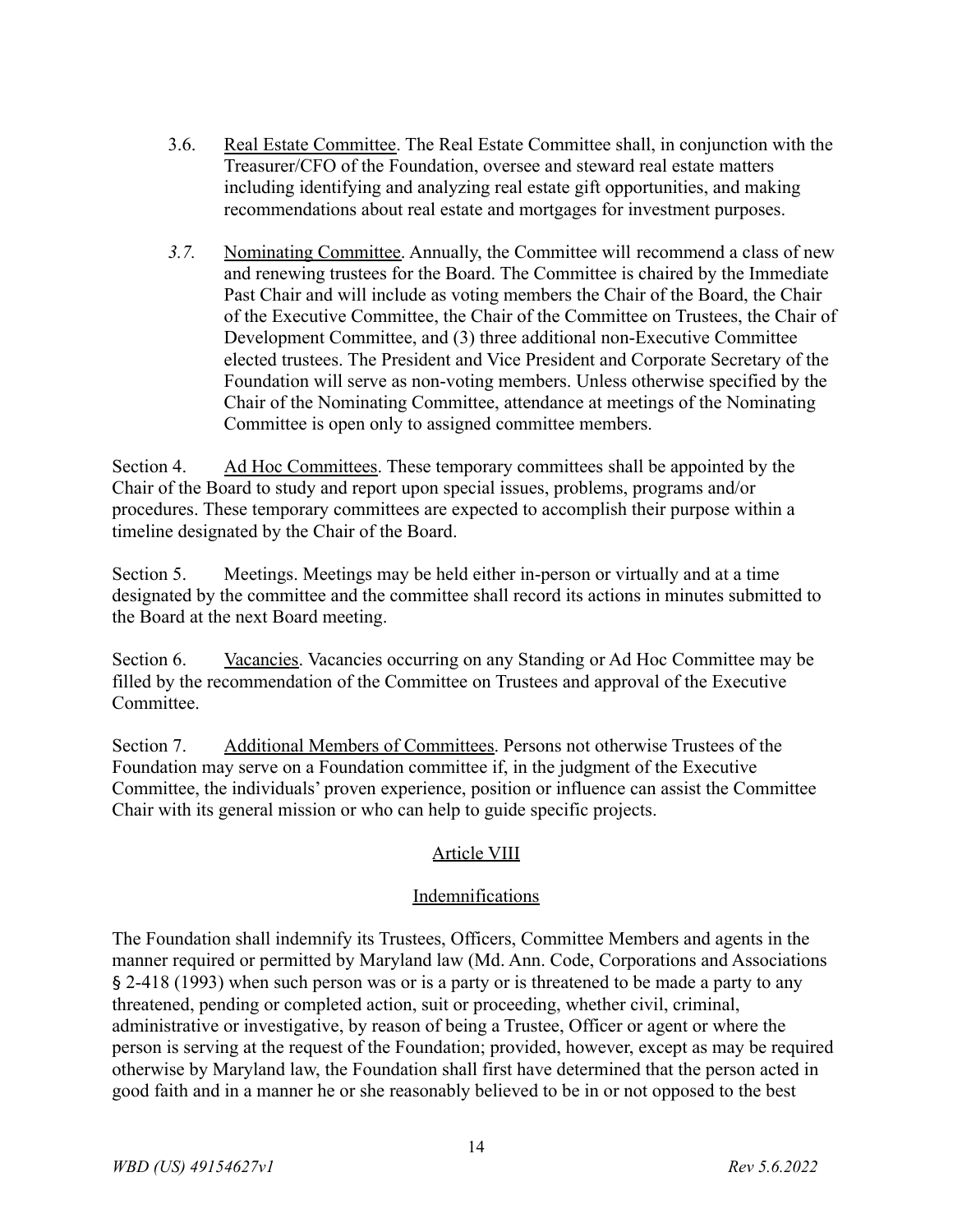interest of the Foundation, and, in the case of any criminal action, the person had no reasonable cause to believe his or her conduct was unlawful.

## Article IX

## Instruments and Contracts, Grants, Gifts, and Acceptance

Section 1. Instruments Generally. Instruments and contracts, including deeds, leases and other documents pertaining to the acquisition or disposition of interests in real property, stocks and bonds, mortgages, contracts for goods and services, notes, drafts, checks, endorsements and evidences of indebtedness, and documents of deposit, shall be executed on behalf of the Foundation in accordance with procedures to be established by the Executive Committee**.**

Section 2. Foundation Grants and University Acceptance. All grants from the Foundation to the University shall be submitted to the President of the University for acceptance according to established University policies and procedures.

Section 3. Acceptance and Acknowledgment of Gifts. Gifts, contributions, donations, trusts and bequests made to the Foundation shall be deemed to have been made for the benefit and use of the University and shall be so held and treated. They shall be accepted by an Officer of the Foundation and acknowledged by a Foundation Officer and /or a University official in accordance with such protocols as shall be mutually agreed upon between the Foundation and the University.

# Article X

## Prohibition Against Additional Conditions

The Foundation shall not place or impose any additional restriction or condition on a gift, contribution, trust, donation or bequest made to it, nor otherwise limit the use thereof in a manner not specified by the donor.

# Article XI

## Investments and Earnings

Section 1. Investments. The Foundation shall have the right to retain all or any part of any securities, moneys or properties acquired by it in whatever manner it shall determine appropriate and to invest and reinvest any funds held by it, according to the judgment of the Board, without restriction of any kind, provided that no action shall be taken by or on behalf of the Foundation if such action is contrary to the policies of the University of Maryland or is a prohibited transaction or would result in the denial, suspension or revocation of tax-exempt status under the Code, for the Foundation.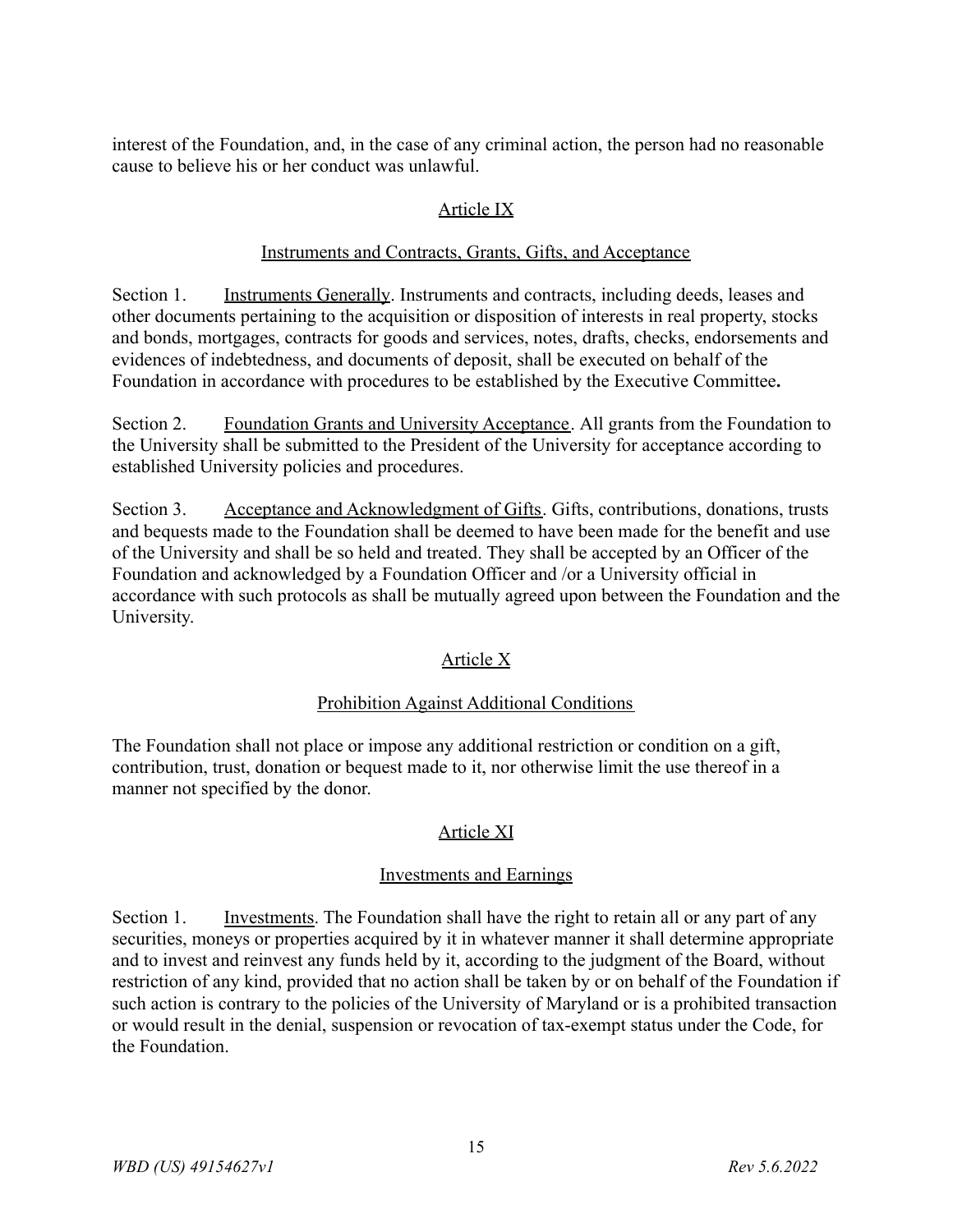Section 2. Earnings. No Trustee, Officer, Committee Member or agent of the Foundation and no employee of the University shall receive at any time any of the net earnings or pecuniary profits from the operation of the Foundation, Endowment, or other investments. Nothing herein shall prevent the Foundation paying or reimbursing for those meals, travel, and other reasonable expenses associated with or incurred in fulfilling their Foundation responsibilities.

## Article XII

## Component Foundations and Councils

The Foundation shall serve the interest of all divisions and programs of the University of Maryland College Park. Component corporations, councils and advisory committees may be established to assure that specialized fundraising interests of the University are effectively represented. The specific relationships of such component organizations to the Foundation will be subject to separate written understandings and agreements.

## Article XIII

#### Amendments to Bylaws

These Bylaws may be altered, amended or repealed and new Bylaws may be adopted by a majority of the Elected Trustees and Executive Committee Trustees present, provided that due notice of such meeting shall have been furnished to or waived by all Trustees and that such notice or waiver thereof included a statement that one of the purposes of such meeting was to consider such alteration, amendment or repeal.

## Article XIV

#### Miscellaneous Provisions

Section 1. Parliamentary Authority. The current edition from time to time of Roberts Rules of Order shall be the parliamentary authority for any meeting held pursuant to these Bylaws.

Section 2. Fiscal Year. The Foundations fiscal year shall begin on July 1 and end on June 30.

Section 3. Seal. The Seal of the Foundation shall be circular in form and there shall be inscribed thereon the name of the University of Maryland College Park Foundation, Inc., and the year of its organization. Said Seal may be used by causing it or a facsimile thereof to be impressed or affixed or reproduced or otherwise.

## **Certificate**

We, the Chair of the Board and President, respectively, of the University of Maryland College Park Foundation, Inc., a Maryland non-stock corporation, do hereby certify that the